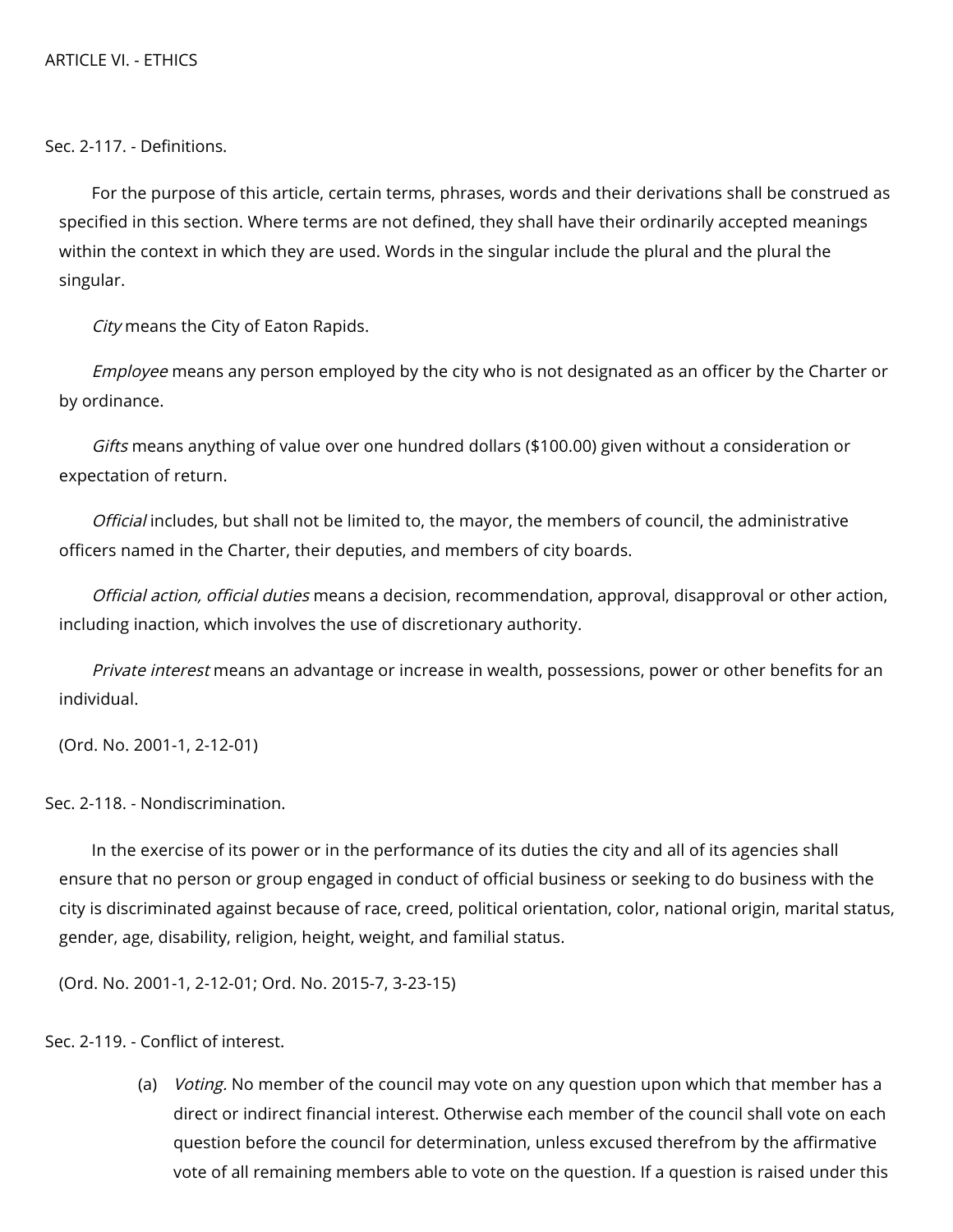section at any council meeting, such question shall be voted on before the question to which it applies is voted upon, but the council members affected may not vote on such determination.

(b) *Business dealings with the city.* All contracts and other dealings of public servants of the City of Eaton Rapids with the City of Eaton Rapids shall be in accordance with state law (1968 P.A. 317 as amended, MCL 15.321 through 15.329).

(Ord. No. 2001-1, 2-12-01)

## Sec. 2-120. - Prohibitions.

- (a) *Discrimination.* No person shall be appointed to or removed from, or in any way favored or discriminated against with respect to any city position or appointive city administrative office because of race, creed, political orientation, color, national origin, marital status, gender, age, disability, religion, height, weight, and familial status, or for any cause not reasonably related to the accomplishment of a legitimate governmental purpose.
- (b) *Preferential treatment.* A city official or employee shall not use his/her official position to unreasonably secure, request or grant, any privileges, exemptions, advantages, contracts, or preferential treatment for himself/herself, a relative or any other person, persons or groups.
- (c) *Gifts/solicitation/bribery.* No city official or employee shall solicit or accept a gift or loan of money, goods, services, or other thing of value for the benefit of a person or organization, other than the city, which tends to influence the manner in which the city official or employee or another city official or employee performs their official duties.
- (d) *Confidentiality.* A city official or employee who acquires information in the course of his/her official duties, which by law or policy is confidential, shall not divulge that information to any unauthorized person nor use the information to further the private interest of the city official or employee or any third party.
- (e) *False statements/misrepresentation.* No city official or employee shall knowingly make any false statement, utterance, remark or other communication regarding any aspect relating to the official business of the City of Eaton Rapids. Additionally, a city official or employee shall not represent his or her personal opinion as that of the city or one of its agencies or departments.
- (f) *Use of city property.* No official or employee of the city shall request, use or permit the use of any publicly supported property, vehicle, equipment, material, labor or service for the personal convenience or the private advantage of himself or of any other person. This rule shall not be deemed to prevent any official or employee from requesting, using or permitting the use of such publicly owned or publicly supplied property, vehicle, equipment, material,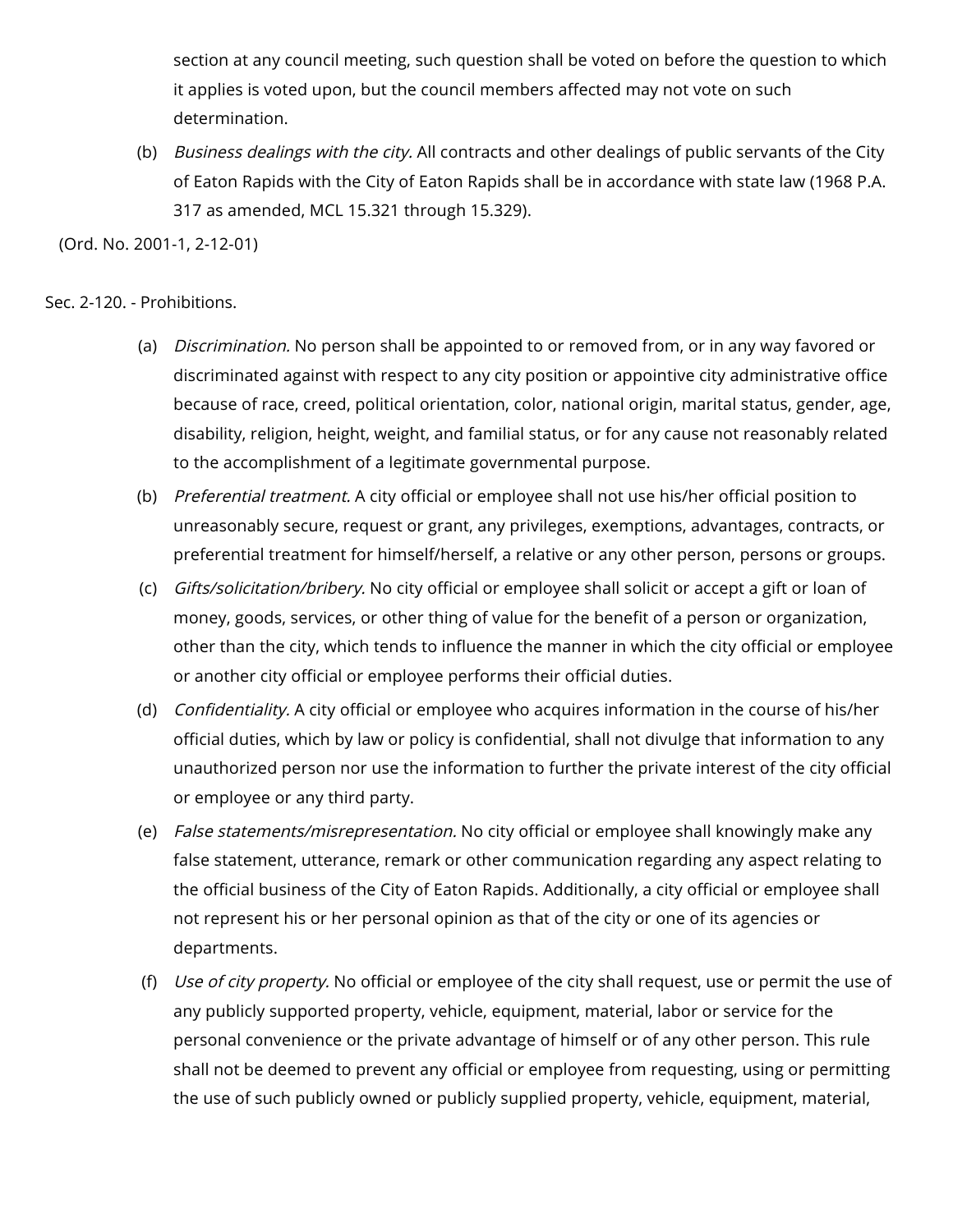labor or service which is made available by general practice, to the public at large or which is provided, as a matter of stated public policy, for the use of officials and employees in the conduct of official business.

(Ord. No. 2001-1, 2-12-01; Ord. No. 2015-7, 3-23-15)

## Sec. 2-121. - Filing complaints.

- (a) *Filing.* Any person believing there has been a violation of this policy may file a complaint with the city manager. In the event the complaint is against the city manager the complaint shall be filed with the city clerk. The complaint must:
	- (1) Identify the person or persons who allegedly committed the violation;
	- (2) Provide a statement of the facts on which the complaint is based;
	- (3) To the extent possible, identify the ethics provision or provisions allegedly violated; and
	- (4) To the extent possible, identify the sources of evidence, if any, that the complainant recommends should be considered by the ethics advisory board.
- (b) *Confidentiality.* All information relating to the filling of a complaint and all information contained in a complaint shall be confidential.

(Ord. No. 2001-1, 2-12-01)

Sec. 2-122. - Ethics review panel.

- (a) *Ethics review panel.* All matters concerning the code of ethics set forth in this article may be directed to one of two following controlling authorities, depending upon the employment status of the city official or employee involved:
	- (1) Elected and appointed officials of the city to the mayor, city manager and city attorney. In situations where the mayor, city manager or city attorney is either the accuser or accusee of an ethics violation, the mayor pro-tem will assume the panel position in place of the affected official.

(2) Employees, full- and part-time, of the city to the city manager and the city attorney.

(Ord. No. 2001-1, 2-12-01)

Sec. 2-123. - Sanctions.

- (a) *Sanctions.* The above-listed authorities, when requested, shall take appropriate action on the basis of consensus upon any complaint or request for information concerning the code of ethics of the city. The appropriate action to be taken in any individual case shall be at the discretion of the controlling authority involved, which may include but is not limited to any of the following:
	- (1) Referral of the matter to a higher authority.